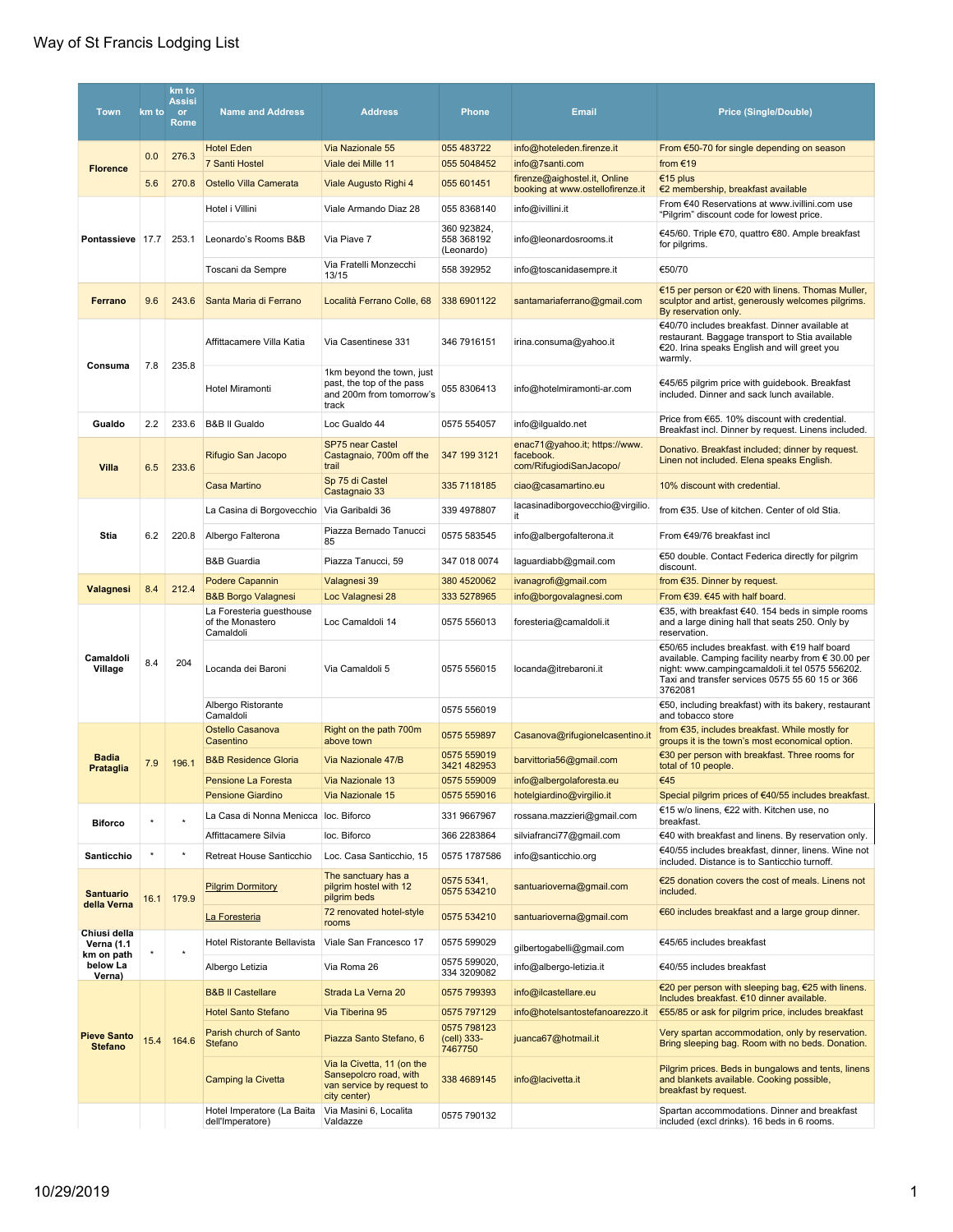| <b>Town</b>                 | km to   | km to<br><b>Assisi</b><br>or<br><b>Rome</b> | <b>Name and Address</b>                                                                               | <b>Address</b>                                                        | <b>Phone</b>                                     | <b>Email</b>                                       | <b>Price (Single/Double)</b>                                                                                                                                                                        |                                                                                                                                                                                                                              |                                       |
|-----------------------------|---------|---------------------------------------------|-------------------------------------------------------------------------------------------------------|-----------------------------------------------------------------------|--------------------------------------------------|----------------------------------------------------|-----------------------------------------------------------------------------------------------------------------------------------------------------------------------------------------------------|------------------------------------------------------------------------------------------------------------------------------------------------------------------------------------------------------------------------------|---------------------------------------|
|                             |         |                                             | Passo di Viamaggio - La<br>Casetta di Ca La Fonte                                                     | Frazione Passo di<br>Viamaggio, via Alpe 11 at<br>200m from the trail | 339 3028614                                      | www.calafonte.it,<br>calafonteimperatore@gmail.com | 35 beds. Must always notify in advance.                                                                                                                                                             |                                                                                                                                                                                                                              |                                       |
| Montecasale<br>option       | $\star$ |                                             | La Montagna - B&B Alla<br>Battuta                                                                     | 52037 Montagna                                                        | 0575-749352                                      | www.allabattuta.it                                 | €20 with breakfast. Dinner by reservation,<br>possibility to use kitchen. 7 beds. open year round                                                                                                   |                                                                                                                                                                                                                              |                                       |
|                             |         |                                             | Rectory of Church of San<br>Michele at Montagna                                                       | loc. La Montagna                                                      | 349 3829435                                      |                                                    | 25 beds. No heat. Open Apr to Oct                                                                                                                                                                   |                                                                                                                                                                                                                              |                                       |
|                             |         |                                             | B&B II Ritmo dei Passi                                                                                | loc. La Montagna                                                      | 338 1899137                                      | normabardossi@hotmail.com                          | 6 beds. Reservations req., linens extra by req.,<br>kitchen use possible by req.                                                                                                                    |                                                                                                                                                                                                                              |                                       |
|                             |         |                                             | San Martino in Val d'Afra                                                                             | on the trail                                                          | 0575 749364                                      | sanmartinovaldafra@alice.it                        | Contact for price. 10 beds.                                                                                                                                                                         |                                                                                                                                                                                                                              |                                       |
|                             |         |                                             | Accoglienza a Sansepolcro<br>(Il Convento dell Suore<br>Olivetane, Monastero San<br>Bernardo Tolomei) | Via don Ivano Ricci, a 1<br>km from trail                             | 0575 740980 or<br>339 5352603                    |                                                    | €10 per person per night; $€5$ sheets and towels,<br>€12 pilgrim dinner, €4 pilgrim breakfast. By<br>reservation only. Sleeping bag req. Apr-Sept.                                                  |                                                                                                                                                                                                                              |                                       |
| Sansepolcro 25.0            |         | 139.5                                       | <b>B&amp;B Sara</b>                                                                                   | Via Luca Pacioli, 72                                                  | 0575 1610292                                     | saraffitta@gmail.com                               | From $€40$ , breakfast by request                                                                                                                                                                   |                                                                                                                                                                                                                              |                                       |
|                             |         |                                             | Albergo Fiorentino                                                                                    | Via Luca Pacioli 56                                                   | 0575 740350                                      | info@albergofiorentino.com                         | €55/80                                                                                                                                                                                              |                                                                                                                                                                                                                              |                                       |
|                             |         |                                             | <b>Relais Oroscopo</b>                                                                                | Via Togliatti 68                                                      | 0575 734875                                      | info@relaisoroscopo.com                            | €45/70                                                                                                                                                                                              |                                                                                                                                                                                                                              |                                       |
|                             |         |                                             | Convent of Santa Maria dei<br>Servi                                                                   | Piazza Dotti 2                                                        | 339 6246194                                      | info@santamariadeiservi.it                         | €20 bed and breakfast; reservation for dinner. €5<br>bed linen                                                                                                                                      |                                                                                                                                                                                                                              |                                       |
|                             | 11.8    | 127.7                                       | Spirito Santo Monastic<br>Community of Zaccolanti                                                     | Località Zoccolanti, 8                                                | 366 2969218                                      | info@osbciterna.com                                | Donation. Sleeping bag or linens required, kitchen<br>available but bring your own food. Arrive by 6:00 to<br>respect prayers of the community. Possibility of<br>participating in communal prayer. |                                                                                                                                                                                                                              |                                       |
|                             | 1.6     | 127.7                                       | Poggio Villa Fano<br>apartments                                                                       | Località Villa Fano<br>(Citerna)                                      | 347 083 4295                                     | info@poggiodivillafano.it                          | €90 for a multi-room apartment, swimming pool,<br>kitchen                                                                                                                                           |                                                                                                                                                                                                                              |                                       |
| Citerna                     | $\star$ |                                             | Monterchi - Agriturismo<br>Draghi                                                                     | Loc. Pocaia, 64                                                       | 339 3959147                                      | info@agriturismodraghi.it                          | €20 per person by reservation only. €5 for<br>breakfast. Off trail but will pick up pilgrims in<br>Citerna.                                                                                         |                                                                                                                                                                                                                              |                                       |
|                             | 1.8     | 124.3                                       | B&B Tao                                                                                               | Località le Pietre, 97                                                | 331 7431965,<br>075 8593224                      | bbtao.citerna@gmail.com                            | €20/30: 2km from the heart of Citerna on SS221<br>and 100m off the trail.                                                                                                                           |                                                                                                                                                                                                                              |                                       |
|                             | 2.5     | 121.9                                       | Agriturismo Le Burgne                                                                                 | Vocabolo Le Burgne 12                                                 | 329-0192923                                      | info@agriturismoleburgne.it                        | €70/94 on the trail, 5.5km past Citerna                                                                                                                                                             |                                                                                                                                                                                                                              |                                       |
|                             |         |                                             | <b>B&amp;B Casa delle Botti</b>                                                                       | Fraz. Lerchi, 600m from the 334 2911276                               |                                                  | www.lacasadellebotti.jimdo.com                     | Near Lerchi, 600m off trail.                                                                                                                                                                        |                                                                                                                                                                                                                              |                                       |
|                             | 13.8    | 107                                         | <b>Hotel Umbria</b>                                                                                   | <b>Via S Antonio</b>                                                  | 075 8554925                                      | umbria@hotelumbria.net                             | €45                                                                                                                                                                                                 |                                                                                                                                                                                                                              |                                       |
| Citta di<br><b>Castello</b> |         |                                             | <b>Hotel Tiferno</b>                                                                                  | Piazza R Sanzio 13                                                    | 075 8550331                                      | info@hoteltiferno.it                               | €60/90 includes breakfast                                                                                                                                                                           |                                                                                                                                                                                                                              |                                       |
|                             |         |                                             | <b>Residenze Antica</b><br>Canonica                                                                   | Via San Florido 23b                                                   | 075 8523298                                      | info@anticacanonica.it                             | From €20                                                                                                                                                                                            |                                                                                                                                                                                                                              |                                       |
|                             |         |                                             | Monastero delle Clarisse                                                                              | Via della Fraternita, 1                                               | 075 8553066                                      | clarissesantacecilia@alice.it                      | Donation                                                                                                                                                                                            |                                                                                                                                                                                                                              |                                       |
|                             |         |                                             | Urbaniste di Santa Cecilia                                                                            |                                                                       | 075 8526282                                      |                                                    |                                                                                                                                                                                                     |                                                                                                                                                                                                                              |                                       |
| Candeggio                   | 13.8    | 93.2                                        | Che passo! Cammino di-<br>Pace                                                                        | Località Candeggio, 1/B                                               | (office) 339-<br>6775132, 328<br>4663141         | chepasso.<br>camminodipace@gmail.com               | Temporarily closed and awaiting updates on<br>status. Meantime contact Federico at 329 5620677<br>or Alexja at 380 5148148; pievedesaddi@gmail.<br>com                                              |                                                                                                                                                                                                                              |                                       |
| Pieve di<br>Saddi           | 5.8     | 87.4                                        | Ostello Parrocchiale                                                                                  | Loc. Pieve de Saddi                                                   | 329 5620677<br>Federico<br>380 5158248<br>Alexja | pievedesaddi@gmail.com                             | Donation. Always reserve in advance. Open May-<br>Sept. Dinner and breakfast incl.                                                                                                                  |                                                                                                                                                                                                                              |                                       |
|                             |         |                                             | Il Pioppa Casa                                                                                        | Loc. Caigisti                                                         | 368 7366512                                      | info@ilpioppocasevacanze.com                       | €18/22. Dinner available.                                                                                                                                                                           |                                                                                                                                                                                                                              |                                       |
|                             |         |                                             | La Locanda del Borgo                                                                                  | Via Roma 139                                                          | 075 9460798                                      | info@locandadelborgo.com                           | From €35/45 includes breakfast. €19 dinner<br>available. Free lunchbox with advance dinner<br>booking.                                                                                              |                                                                                                                                                                                                                              |                                       |
|                             |         |                                             | Agriturismo la Cerqua                                                                                 | Voc. San Salvatore 27                                                 | 075 9460283                                      | info@cerqua.it, www.cerqua.it                      | 1 km off trail. Dinner available. Possibility for free<br>transport to Pietralunga.                                                                                                                 |                                                                                                                                                                                                                              |                                       |
|                             |         |                                             | Agriturismo la Palazetto                                                                              | Voc. Palazzetto 151                                                   | 075 9460315                                      | info@agriturismoalpalazzetto.it                    | 1 km off trail after Pietralunga.                                                                                                                                                                   |                                                                                                                                                                                                                              |                                       |
|                             |         |                                             | <b>Hotel Candeleto</b>                                                                                | Via delle Querce 3                                                    | 075 9460083                                      | info@hotelcandeleto.com                            | 1 km off trail                                                                                                                                                                                      |                                                                                                                                                                                                                              |                                       |
| Pietralunga                 | 9.6     |                                             |                                                                                                       | 77.8                                                                  | B&B Gaigo                                        | Via Roma 55                                        | 333 153 8735<br>Andrea, 349<br>870 9198,<br>Nicoletta                                                                                                                                               | nico.ortali@gmail.com                                                                                                                                                                                                        | Pilgrim price €20 includes breakfast. |
|                             |         |                                             |                                                                                                       | Agriturismo Borgo di<br>Cortolla                                      | Vocabolo Cortolla, 06026                         | 075 946 0947,<br>349/7483897<br>Gianluca           | info@cortolla.it                                                                                                                                                                                    | Starting from €20/25 pilgrim price. Located off the<br>trail before the turn off down into Pietralunga.<br>Gianluca also has a market in the main square for<br>sandwiches and supplies. Group discount and<br>private pool. |                                       |
|                             |         |                                             | Parrocchia di Santa Maria<br>"Rifugio Betania"                                                        | Center of town, adjacent to<br>the church                             | 328 0338261<br>(cell for Fr.<br>Francesco)       |                                                    | Donation. Call at least one day before. 25 beds.                                                                                                                                                    |                                                                                                                                                                                                                              |                                       |
|                             |         |                                             | <b>Hotel Tinca</b>                                                                                    | Via Guglielmo Marconi 7                                               | 0759 460057                                      | info@hotel-tinca.com                               | €30/60 pilgrim price.                                                                                                                                                                               |                                                                                                                                                                                                                              |                                       |
|                             |         |                                             | <b>B&amp;B Villa Ginevra</b>                                                                          | Via Falani 3                                                          | 333 6179532,<br>335 5743249                      | bebginevra@gmail.com                               | €25 pilgrim price with abundant breakfast, use of<br>kitchen and washing machine, free wifi, place for<br>bicycles, private swimming pool.                                                          |                                                                                                                                                                                                                              |                                       |
| Loreto                      | 17.4    | 60.4                                        | <b>Parrochial Hostel</b>                                                                              | Località Loreto (8km NW of 346 0899676                                |                                                  | luca.cencetti@hotmail.com                          | Donation. No meals; communal kitchen available.                                                                                                                                                     |                                                                                                                                                                                                                              |                                       |
|                             |         |                                             | <b>Pilgrim Information Line</b>                                                                       | Available to all pilgrims<br>between Gubbio and<br>Valfabbrica        | 366 1118386                                      | piccolaccoglienzagubbio@gma<br>il.com              |                                                                                                                                                                                                     |                                                                                                                                                                                                                              |                                       |
|                             |         |                                             | Convento di Sant'Ubaldo                                                                               | Via Monte Ingino, 5                                                   | 075 9273872                                      | stefanobocciolesi@libero.it, f.<br>panfili@tin.it  | Donation. Open year round. Accepts dogs.                                                                                                                                                            |                                                                                                                                                                                                                              |                                       |
|                             |         |                                             | Casa di Accoglienza San<br>Secondo                                                                    | Via Tifernate 2                                                       | 075 9273869                                      | biblioteca.steuco@libero.it                        | Donation.                                                                                                                                                                                           |                                                                                                                                                                                                                              |                                       |
|                             |         |                                             | Istituto Maestre Pie<br>Filippini                                                                     | Corso Giuseppe Garibaldi, 075 9273768<br>100                          |                                                  | maestrepiefgubbio@virgilio.it                      | Donation.                                                                                                                                                                                           |                                                                                                                                                                                                                              |                                       |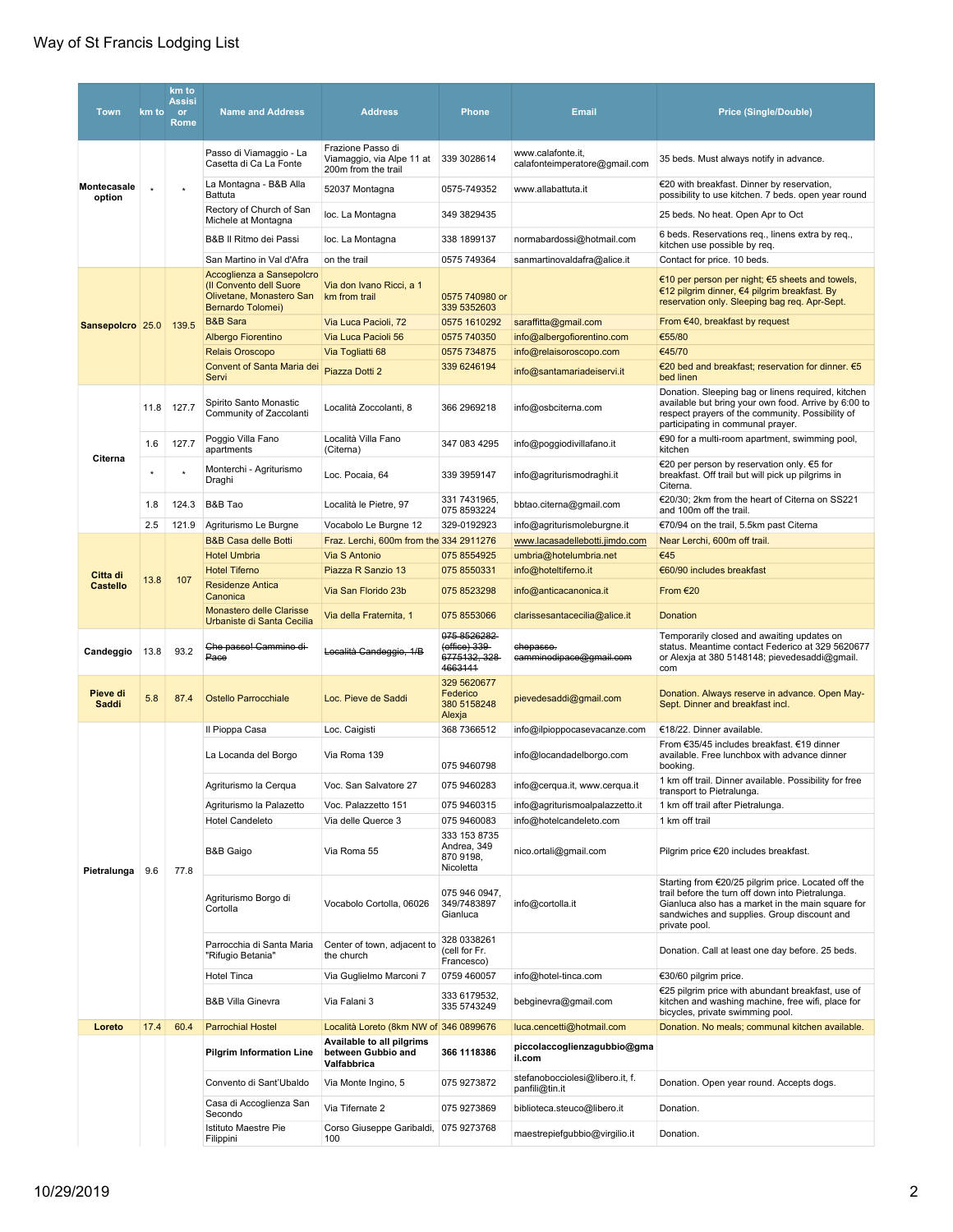## Way of St Francis Lodging List

| <b>Town</b>      | km to   | km to<br><b>Assisi</b><br><b>or</b><br>Rome | <b>Name and Address</b>                                                                             | <b>Address</b>                          | <b>Phone</b>                                                          | <b>Email</b>                                       | <b>Price (Single/Double)</b>                                                                                                                            |
|------------------|---------|---------------------------------------------|-----------------------------------------------------------------------------------------------------|-----------------------------------------|-----------------------------------------------------------------------|----------------------------------------------------|---------------------------------------------------------------------------------------------------------------------------------------------------------|
|                  |         |                                             | Parrocchia Madonna del<br>Prato                                                                     | Via Perugina, 94                        | 366 8656088                                                           | madonnadelprato@gmail.com                          | Donation. Open May-Oct.                                                                                                                                 |
|                  |         |                                             | Convento di San<br>Francesco                                                                        | Piazza Quaranta Martiri                 | 370 3490485                                                           | accoglienzasanfrancescogubbio<br>@gmail.com        | Donation. Open Mar-Oct.                                                                                                                                 |
| Gubbio           | 9.1     | 51.3                                        | Convento San Marziale<br>(Sorelle del piccolo<br>testamento di San<br>Francesco)                    | Via XX Settembre                        | 329 7199958<br>(Ask for Sister<br>Daniela)                            | pictestn1@gmail.com                                | Donation                                                                                                                                                |
|                  |         |                                             | Convento di Sant'Agostino via di Porta Romana 7                                                     |                                         | 075 9273814;<br>338 5812552<br>(ask for Fr.<br>Giustino)              | marcodibenedetto12@gmail.com Donation              |                                                                                                                                                         |
|                  |         |                                             | Oratorio Don Bosco                                                                                  | Via Massarelli 4                        | 333 9389999<br>(Anna)                                                 | oratoriodigubbio@libero.it                         | Donation                                                                                                                                                |
|                  |         |                                             | Hotel Grotta dell'Angelo                                                                            | Via Gioia, 47                           | 075 9271747                                                           | info@grottadellangelo.it                           | €36/52; €6 breakfast; €15 pilgrim menu available at<br>their garden restaurant.                                                                         |
|                  |         |                                             | Hotel Beniamino Ubaldi                                                                              | Via Perugina, 74                        | 075 9277773                                                           | info@rosatihotels.com                              |                                                                                                                                                         |
|                  |         |                                             | Residenza di via Dante                                                                              | Via Dante 32 (over the Loca 335 7772674 |                                                                       | info@residenzaviadante.it                          | 25/80                                                                                                                                                   |
|                  |         |                                             | Residenza di Via Piccardi                                                                           | Via Piccardi 12/14                      | 075 9276108                                                           | info@residenzadiviapiccardi.it                     | €30/50                                                                                                                                                  |
|                  |         |                                             | Hotel Gattapone                                                                                     | Via Beni 11                             | 075 9272489                                                           | info@hotelgattapone.net                            | €50/60 includes breakfast                                                                                                                               |
|                  |         |                                             | <b>Hotel Relais Ducale</b>                                                                          | Via Galeotti 19                         | 075 9220157                                                           | info@relaisducale.com                              | 47 beds                                                                                                                                                 |
|                  | 8.0     | 43.3                                        | Agriturismo Ponte di<br>Riocchio                                                                    | Loc. Colonnata - Gubbio                 | 075 9222611,<br>333 2101710<br>(cell)                                 | pontediriocchio@libero.it                          | from €65, partial board €25. Discounts for large<br>groups. Tents possible. Breakfast, coffee,<br>sweets/savory food to non-overnight guests.           |
|                  | 3.2     | 40.1                                        | Agriturismo Valdichiascio                                                                           | Fr. Valdichiascio 1                     | 075 920251,<br>347 6511520                                            | agriturismo@valdichiascio.net                      | €40/60/80/100 includes breakfast. Dinner available<br>€20.                                                                                              |
|                  | 0.5     | 39.6                                        | Casalotto Francescano                                                                               |                                         | 347 364 3807                                                          | info@casalottofrancescano.it                       | €40/60/80/90 incl breakfast. Dinner possible<br>nearby.                                                                                                 |
| <b>Gubbio to</b> | 1.3     | 38.3                                        | Agriturismo il Beccafico                                                                            | Frazione Vallingegno 18                 | 380 3037587                                                           | info@agriturismoilbeccafico.it                     | Pilgrim price €30 per night includes breakfast. For<br>2 or more people €25 per night with breakfast.                                                   |
| <b>Biscina</b>   | 3.3     | 35.0                                        | Eremo San Pietro in<br>Vigneto                                                                      | Loc. Eremo di San Pietro<br>in Vigneto  | 334 2740238                                                           | sanpietroinvigneto@confraternita<br>disanjacopo.it | Donation. Kitchen available. Now run by the<br>beloved Italian Confraternity of St James.                                                               |
|                  | $\star$ | $\star$                                     | Parrocchia di Bellugello                                                                            | Loc. Bellugello                         | 075 920181;<br>338 5748397<br>(Massimino),<br>334 5869877<br>Giuseppe |                                                    | Donation                                                                                                                                                |
|                  | 5.8     | 29.2                                        | Tenuta di Biscina                                                                                   | Località Biscina                        | 075 9229730                                                           | info@biscina.it                                    | From €40; €50 incl breakfast, €70 includes dinner<br>and breakfast. Discounts for large groups. Pool<br>and wifi.                                       |
|                  |         |                                             | Camere Villa Verde                                                                                  | Via Roma 26                             | 075 9029013,<br>339 7019998<br>(cell)                                 | info@camerevillaverde.it                           | €35 pilgrim price with reservation includes<br>breakfast. €52 per person with dinner at Villa<br>Verde Ristorante Pizzeria                              |
|                  |         |                                             | Ostello Francescano                                                                                 | Via Piave 3                             | 075 901195,<br>340 1607456                                            | info@ostellofrancescano.com                        | €35/50, €42 per person with half-board including<br>drinks                                                                                              |
| Valfabbrica      | 15.8    | 13.3                                        | Casa Betania                                                                                        | Piazza San Sebastiano 3                 | 075 901619                                                            |                                                    | Donation. Open all year except national holidays.<br>Sleeping bag necessary.                                                                            |
|                  |         |                                             | Affittacamere Sui Passi di<br>Francesco                                                             | Via Castellana 23                       | 338 5824259                                                           | suipassidifrancesco@tiscali.it                     | 11 beds.                                                                                                                                                |
|                  |         |                                             | Parrocchia di Santa Maria<br>Assunta                                                                | Via Mameli 20                           | 075 901155                                                            | valfabbrica@diocesiassisi.it                       | Donation. 30 beds.                                                                                                                                      |
|                  |         |                                             | Sui Passi di Francesco                                                                              | Via Castellana, 23,21                   | 338 5824259                                                           | suipassidifrancesco@tiscali.it                     |                                                                                                                                                         |
|                  |         |                                             | Agriturismo il Pioppo                                                                               | Voc il Pioppo 12                        | 075 9029400                                                           | ilpioppo.valfabbrica@tiscali.it                    | 26 beds. On the trail 1.8km after Valfabbrica.                                                                                                          |
|                  |         |                                             | <b>Hotel Minerva</b>                                                                                | Piazzetta R Bonghi 7                    | 075 812416                                                            | info@hotelminervaassisi.com                        | €50/75                                                                                                                                                  |
|                  |         |                                             | <b>Hotel Posta Panoramic</b><br><b>Camere Carli</b>                                                 | Via San Paolo 11<br>Piazza San Rufino   | 075 812558<br>075 812490                                              | info@hotelpostaassisi.it<br>info@camerecarli.it    | €51/81 includes breakfast<br>€37/47                                                                                                                     |
|                  |         |                                             | Ostello della Pace                                                                                  | Via di Valecchie 4                      | 075 816767                                                            | info@assisihostel.com                              | €18 pilgrim price includes breakfast and linens in<br>gender-separated dormitories. From €20-40 for<br>private rooms. €10.50 dinner. Laundry available. |
| <b>Assisi</b>    | 13.3    | $\mathbf 0$                                 | Cittadella Ospitalità                                                                               | Via Ancajani 3                          | 075 813231                                                            | www.cittadelladiassisi.it                          | 186 beds. Reservations accepted. From €27.<br>Dinner €12. Single rooms available.                                                                       |
|                  |         |                                             | <b>Camping Fontemaggio</b>                                                                          | Via Eremo Carceri 24                    | 075 812317                                                            | info@fontemaggio.it                                | Franciscan trail price €22, plus €6 breakfast<br>(hostel) €35/54, €4 breakfast (hotel)                                                                  |
|                  |         |                                             | Ristorante al Camino<br>Vecchio                                                                     | Via San Giacomo 7                       | 075 812936                                                            |                                                    | Pilgrim prices with credential. Warm hospitality.                                                                                                       |
|                  |         |                                             | <b>Bigolante Guest</b><br>Apartments                                                                | Vicolo della Fortezza, 2A               | 331 2222349                                                           | info@brigolante.com                                | €75/90 for 1-4 quests. American expat Rebecca<br>Winke welcomes you to her self-catered<br>apartments above Assisi's central piazza                     |
| <b>Town</b>      |         | km to<br>km to Rome                         | <b>Name and Address</b>                                                                             | <b>Address</b>                          | <b>Phone</b>                                                          | <b>Email</b>                                       | <b>Price (Single/Double)</b>                                                                                                                            |
|                  |         |                                             | Convento Piccolo San<br>Damiano of the Franciscan Via Fonte Vecchia 22<br><b>Missionary Sisters</b> |                                         | 0742 651182                                                           | piccolosandamiano@libero.it                        | 40 beds, kitchen available, possible to have dinner<br>and breakfast prepared by the sisters.                                                           |
|                  |         |                                             | Convento Santa Maria<br>Maddalena of the<br><b>Augustinian Sisters</b>                              | Via Cavour 1                            | 0742 302259                                                           | agostinianespello@alice.it                         | 30 beds. Open year round. For religious groups.                                                                                                         |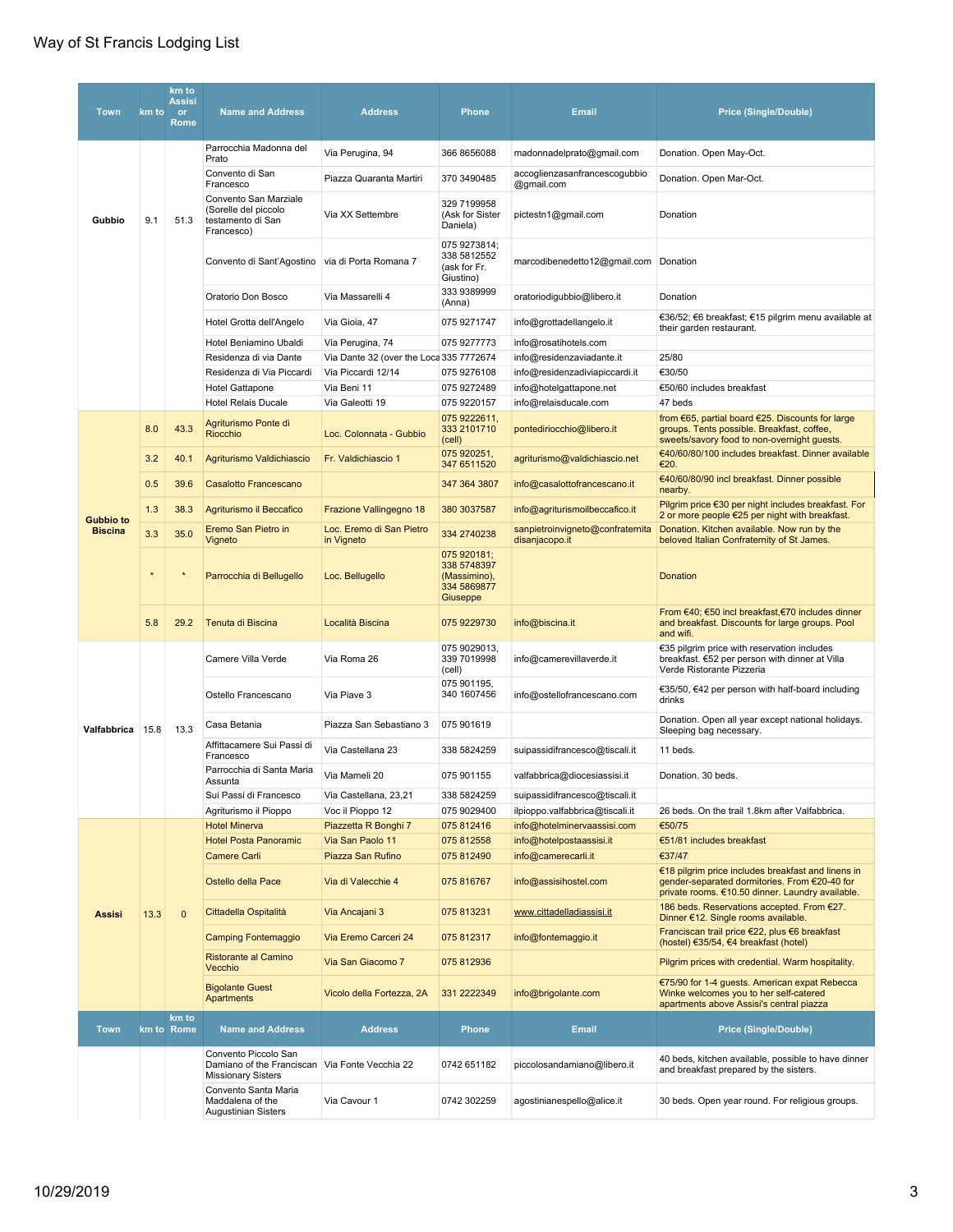| Town              | km to    | km to<br><b>Assisi</b><br><b>or</b><br>Rome | <b>Name and Address</b>                           | <b>Address</b>                           | <b>Phone</b>                                  | <b>Email</b>                            | <b>Price (Single/Double)</b>                                                                                                          |
|-------------------|----------|---------------------------------------------|---------------------------------------------------|------------------------------------------|-----------------------------------------------|-----------------------------------------|---------------------------------------------------------------------------------------------------------------------------------------|
| Spello            | 13.3     | 228.9                                       | In Urbe Apartments                                | via Giulia, 97                           | 0742 301145                                   | info@inurbe.it                          | €75 double. Apartments. Possibility of lunch and<br>dinner at pilgrim prices. 24 beds. Kitchen available<br>for min 2 persons.        |
|                   |          |                                             | Hotel la Bastiglia                                | Piazza Vallegloria 7                     | 0742 651277                                   | www.labastiglia.com                     | 80 beds.                                                                                                                              |
|                   |          |                                             | Residence La Terrazza di                          | via Torre Belvedere 37                   | 0742 651184                                   | www.laterrazzadispello.it               | 12 beds.                                                                                                                              |
|                   |          |                                             | Spello<br><b>B&amp;B Fratello Sole</b>            | Via Monterione 6                         | 0742 651902                                   | bebfratellosole@libero.it               | €50 and €75 double prices                                                                                                             |
|                   |          |                                             |                                                   |                                          |                                               |                                         |                                                                                                                                       |
|                   |          |                                             | <b>Hotel Le Mura</b>                              | Via Mentata 25                           | 0742 357344                                   | info@lemura.net                         | €60/95 center city Foligno                                                                                                            |
|                   |          |                                             | Ostello di Foligno                                | Via Pierantoni 21                        | 0742 353776                                   | info@ostellodifoligno.it                | €30/48, dormitory €20                                                                                                                 |
| <b>Foligno</b>    | 6.4      | 222.5                                       | <b>Afittacamere Rosella</b>                       | Via Giuseppe Garibaldi<br>123            | 333 348 7626                                  |                                         | €15, kitchen available                                                                                                                |
|                   |          |                                             | Convento di San<br><b>Bartolomeo</b>              | Via fra' Paoluccio Trinci                | 0742 357771                                   | info@conventosanbartolomeo.it           | About 3.5 km from the city center, near Sassovivo                                                                                     |
|                   |          |                                             | Affittacamere Stanlio e<br>Ollio                  | via Palestro 43                          | 392 3546045                                   | stanlio-ollio@libero.it                 | Open year round.                                                                                                                      |
|                   |          |                                             | Monastero Santa Chiara                            | 4 Via Dei Monasteri                      | 0742 78613 ask<br>for Aldo                    | santachiara.ccn@gmail.com               | Donation. Open Mar-Oct.                                                                                                               |
|                   |          |                                             | Convento di San Martino                           | viale Augusto Ciuffelli 14               | 0742 78216                                    |                                         | Open year round.                                                                                                                      |
|                   |          |                                             | La Casareccia Pizzeria<br>and Trattoria           | via Lucarini 19                          | 0742 780343                                   |                                         | Rooms only in the summer; closed Mondays                                                                                              |
| Trevi             | 12.7     | 209.8                                       | Residence Sant'Emiliano                           | Via Salvatore Zappelli 24                | 348 2285443                                   | residences.emiliano@libero.it           | Just before the town hall. Pilgrim prices: double<br>room single use €30, double €45, triple €65, over<br>€20 per person.             |
|                   |          |                                             | Monastero di Santa Lucia<br>(Benedictine monks)   | loc. Piaggia                             | 0742 78242                                    | www.monasterosantalucia.it              | Guest house with 30 beds. No kitchen or meals.<br>Open Easter - Oct.                                                                  |
|                   |          |                                             | Antica Dimora alla Rocca<br>hotel                 | Piazza della Rocca                       | 0742 38541                                    | info@hotelallarocca.it                  | from €65 breakfast included                                                                                                           |
|                   | $^\star$ | $^\star$                                    | Agriturismo i Mandorli                            | Bovara Fondaccio 6                       | 0742 78669                                    | www.agriturismoimandorli.com            | 2 km after Trevi. 18 beds.                                                                                                            |
|                   |          |                                             |                                                   |                                          |                                               |                                         |                                                                                                                                       |
|                   |          |                                             | <b>Instituto Suore Bambin</b><br>Gesu             | via Sant'Angelo 4                        | 0733 638309                                   | suore@bambingesu.org                    | Incl breakfast. 21 beds                                                                                                               |
| <b>Spoleto</b>    | 18.8     | 193.4                                       | Casa Religiosa di<br>Ospitalita San Ponziano      | via della Basilica di San<br>Salvatore 2 | 0743 225288                                   | info@sanponziano.it                     | 75 beds. Open Apr-Dec.                                                                                                                |
|                   |          |                                             | Ostello Villa Redenta<br>(Youth Hostel)           | Via di Villa Redenta 1                   | 0743 224936                                   | info@villaredenta.com                   | €20/40                                                                                                                                |
|                   |          |                                             | <b>B&amp;B Villa Massaccesi</b>                   | Via XVII Settembre 13&11                 | 0743 48015,<br>339 4178982<br>(Leonardo cell) | info@villamassaccesi.it                 | 2mins from Piazza Garibaldi. 4-5 beds; 10%<br>pilgrim discount                                                                        |
|                   |          |                                             | Ristorante Dei pini                               | Via III Settembre, 1                     | 0743 48156                                    |                                         | Rooms available; closed Mondays; pilgrim prices                                                                                       |
|                   |          |                                             | Centro di Pastorale<br>Giovanile                  | Piazza Garibaldi                         | 328 1531304                                   | pastoralegiovanile@spoletonorci<br>a.it | Donation. Open Jun-Aug. Near Basilica di San<br>Gregorio                                                                              |
|                   |          |                                             | Convento OFM Cappuccini Via Cappuccini 7          |                                          | 074 3223416                                   |                                         | South side of Spoleto, off Viale Matteotti                                                                                            |
|                   |          |                                             | <b>Hotel Clarici</b>                              | Piazza della Vittoria 32                 | 0743 223311                                   | www.hotelclarici.com                    | 55 beds.                                                                                                                              |
|                   |          |                                             | <b>Hotel Charleston</b>                           | Piazza Collicola 10                      | 0743 220052                                   | www.hotelcharleston.it                  | 34 beds                                                                                                                               |
|                   |          |                                             | Convento San Francesco                            | loc. Monteluco via<br>Monteluco 21       | 0743 40711                                    | conventomonteluco@gmail.com             | Donation. Always advise in advance. Open year<br>round.                                                                               |
| Monteluco         | 3.0      | 186.8                                       | Albergo Paradiso                                  | Loc. Monteluco                           | 074 3223082;<br>348 7902759<br>cell (Claudio) | info@albergoparadiso.net                | At Monteluco, 45 minutes above Spoleto, adjacent<br>to the sanctuary. From €35 including breakfast.<br>Half and full board available. |
|                   |          |                                             | <b>Hotel Ferretti</b>                             | Loc. Monteluco                           | 0743 49849                                    | info@albergoferretti.com                | At Monteluco, 45 min above Spoleto. €40-50<br>double. Full and half board available                                                   |
|                   | $\star$  | $\star$                                     | Agriturismo Bartoli                               | Loc Patrico 10                           | 0743 220058                                   | www.agriturismobartoli.com              | From €35 incl breakfast. Located 2 km from trail at<br>top of mountain after Monteluco. 20 beds.                                      |
| <b>Ceselli</b>    | 12.7     | 174.1                                       | Proloco                                           | Via Contaglia                            | 339 2428928<br>(Lina) 333<br>8430385 (Catia)  |                                         | Donation. Spartan and on cots, but with heart.                                                                                        |
|                   | $\star$  |                                             | Agriturismo La Melaggine                          | loc. Celano 1                            | 345 8547742                                   | www.lamelaggine.it                      | Off trail near Scheggino, but free transport<br>available.                                                                            |
| Macenano          | 5.2      | 168.9                                       | 3 Archi Pizzeria/Ristorante                       | Strada Statle Valnerina 29               | 0744 780004                                   | ai3archi@libero.it                      | €25/35                                                                                                                                |
|                   | $\star$  |                                             | Abazzia San Pietro in Valle 1.2 km above Macenano |                                          | 0744 780129                                   | abbazia@sanpietroinvalle.com            | €125 double                                                                                                                           |
| <b>Ferentillo</b> | 5.1      | 163.8                                       | Azienda Agrituristica la<br>Drupa (Ferentillo)    | via della Vittoria 50<br>(Ferentillo)    | 347 3127002<br>(Aurella)                      | www.ladrupa.it                          | 400m off trail. 8 beds.                                                                                                               |
|                   |          |                                             | Parrocchia Santa Maria<br>Assunta                 | Piazza Giuseppe Garibaldi<br>42          | 0744 389594,<br>333 9864664<br>(Fr. Davide)   |                                         | Donation                                                                                                                              |
| Arrone            | 5.2      | 158.7                                       | La Loggia Sul nera                                | Via Mezzacosta 14                        | 347 4970188                                   | info@loggiasulnera.com                  | €40/60 includes breakfast. Apartments with<br>kitchens. Great views just above the main square.                                       |
|                   |          |                                             | Case Vacanza Fiocchi                              | Strada Provinciale 17, Via<br>Casale     | 0744 389961                                   | info@residencefiocchi.com               | €45/60 low season                                                                                                                     |
| Casteldilago      | 1.1      | 157.6                                       | La Rocchetta<br>(Casteldilago)                    | Via della Rocchetta<br>(Casteldilago)    | 335 7717129                                   |                                         | 4 beds, open year round.                                                                                                              |
| <b>Marmore</b>    | 6.6      | 151                                         | Il Casolare della Cascata                         | Strada Statale Valnerina<br>209 (Terni)  | 0744 62362                                    | info@ilcasolaredellacascata.com         | €25 per person; near the lower entrance to the<br>falls.                                                                              |
|                   |          |                                             | <b>Hotel Velino</b>                               | Vocabolo Pilastri, 1                     | 0744 67425                                    | info@hotelvelino.com                    | €40/60 outside the upper park entrance                                                                                                |
|                   |          |                                             | Hotel Miralago                                    | Via Noceta 2                             | 0744 360022                                   | info@miralagohotel.net                  | €50/70 includes breakfast                                                                                                             |
| <b>Marchines</b>  |          | 1.1.0                                       | La Locanda dei Frati                              | Strada Panoramica 7                      | 0744 369169                                   | riccardobartolucci@tiscali.it           | €60/70                                                                                                                                |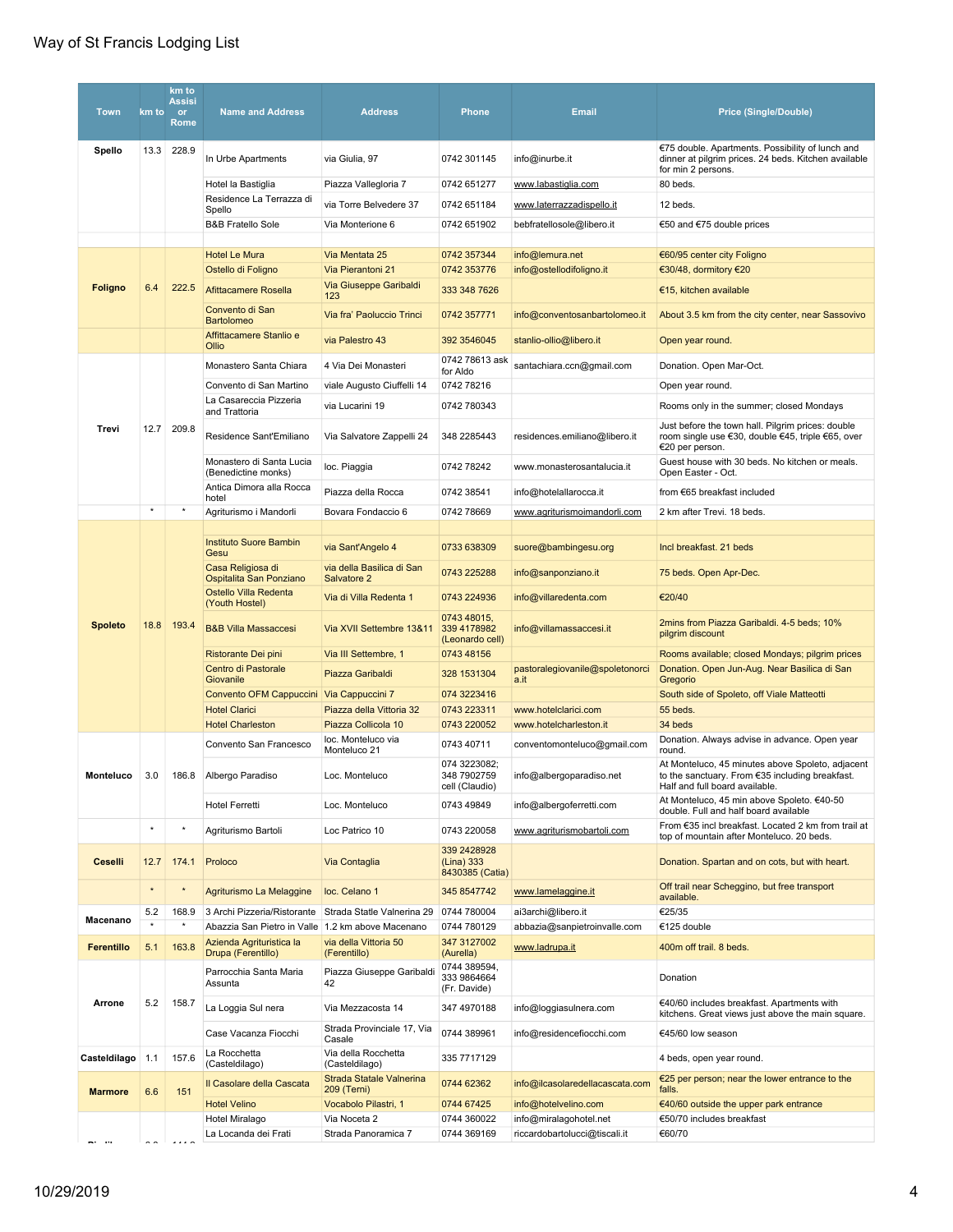| <b>Town</b>                  | km to    | km to<br><b>Assisi</b><br><b>or</b><br><b>Rome</b> | <b>Name and Address</b>                           | <b>Address</b>                                  | <b>Phone</b>                                            | <b>Email</b>                                       | <b>Price (Single/Double)</b>                                                                                                                                                                                                                             |
|------------------------------|----------|----------------------------------------------------|---------------------------------------------------|-------------------------------------------------|---------------------------------------------------------|----------------------------------------------------|----------------------------------------------------------------------------------------------------------------------------------------------------------------------------------------------------------------------------------------------------------|
| Piediluco                    | 6.8      | 144.2                                              | Casa del Pellegrino                               | Corso Raniero Salvati 63                        | 0744 368118                                             | parrocchia-piediluco@tiscali.it                    | Donation. 25 bunk beds for pilgrims and church<br>groups. Kitchen available. On arrival, contact the<br>parish office in the churchyard.                                                                                                                 |
| Labro                        | 4.6      | 139.6                                              | Albergo Diffuso Crispolti                         | Via Vittorio Emanuele 16                        | 335 5391560<br>392 8395481<br>(cell)                    | info@albergodiffusocrispolti.com                   | €75/90 including American breakfast. In heart of<br>restored and scenic village perched above Lake<br>Piediluco. Possible pick-up from Piediluco, max 3.                                                                                                 |
|                              |          |                                                    | Locanda Francescana                               | Via Francescana, 13                             | 0746 688688;<br>347 4150455<br>(cell)                   | info@locandafrancescana.com                        | €25 per person includes breakfast, 10% pilgrim<br>discount with credential. The restaurant is adjacent<br>to the main square, the hostel and rooms are a<br>couple of blocks away. New B&B for 50€ per night.<br>Ask for Feliciano for pilgrim discount. |
|                              |          |                                                    | San Francesco Suite                               | Via Vittorio Emanuele II, 2                     | 366 741665                                              | www.sanfrancescosuite.it                           | €70-80 includes breakfast. Four B&B style rooms<br>in heart of town.                                                                                                                                                                                     |
| oggio Buston 16.5 123.1      |          |                                                    | Franciscan Sanctuary of<br>San Giacomo            | Piazzale Missioni<br>Francescane                | 0746 688916<br>(Brother Renzo)                          | convpbustone@libero.it                             | Donation for overnight stay, with request to be<br>generous to support the mission. 35 beds. Open<br>25 Apr - 15 Oct. Chapel is always open for<br>reflection.                                                                                           |
|                              |          |                                                    | Hotel Villa Tizzi                                 | Via Villa Tizzi 4                               | 0746 688956,<br>347 5458784<br>(cell), 347<br>4489008   | info@villatizzi.it                                 | €60/70 includes breakfast. Large balcony<br>overlooks Rieti Valley                                                                                                                                                                                       |
| La Foresta                   | 12.0     | 111.1                                              | Santuario della Foresta                           | Località Santa Maria della<br>Foresta, 30       | 0746 210125                                             |                                                    | Donation. Five bedrooms run by youth of Mondo X.<br>Hospitality is subject to community activities.                                                                                                                                                      |
|                              | $\star$  |                                                    | Le Querce di Tara                                 | via Foresta 37 (Rieti)                          | 348 4273023                                             | mauro.rinaldi@lequerceditara.it                    | €15 summer (winter €20) per person. Located 1.1<br>km off the trail.                                                                                                                                                                                     |
|                              |          |                                                    | Centro spiritualità Madre<br>Cabrini              | via S. Francesca Cabrini 5 746 200727           |                                                         | villacabrini@virgilio.it                           | 22 rooms. Pilgrim prices                                                                                                                                                                                                                                 |
|                              |          |                                                    | Convento Divino Amore                             | Via dei Gerani 4                                | 746 200278                                              | info@divinoamorerieti.it                           | Open all year. Reserve in advance. Use of kitchen<br>possible.                                                                                                                                                                                           |
|                              |          |                                                    | <b>B&amp;B La Camelia Rieti</b>                   | Via Santa Anna 21                               | 3498 467496                                             | giulianaconsumati@yahoo.it                         | €30 single, €50 double. Discounts for triple and<br>quad rooms. Linens available. All rooms have<br>private toilet. Breakfast incl.                                                                                                                      |
|                              |          |                                                    | <b>B&amp;B Porta Romana</b>                       | Circonvallazione<br>Occidentale 115             | 328 1574937                                             | bbportaromana@yahoo.it                             | €30/40 Kitchen use available                                                                                                                                                                                                                             |
| Rieti                        | 5.6      | 105.6                                              | B&B La Terrazza Fiorita                           | Via Pelliccheria 5                              | 0746 296949,<br>347 7279591<br>(cell)                   | rietidascoprire@vodafone.it                        | €25 includes breakfast and kitchen use. Washing<br>machine. Hospitality from pilgrim friend and Rieti<br>expert, Rita                                                                                                                                    |
|                              |          |                                                    | B&B La Bifora del<br>Medioevo                     | Via Sant'Agnese, 40                             | 333 2944771                                             | info@labiforadelmedioevo.it                        | €40/60 in the historic center                                                                                                                                                                                                                            |
|                              |          |                                                    | B&B Casa Simonetti                                | Viale Maraini 5                                 | 0746 483396                                             | info@casasimonetti.net                             | €20, near train station                                                                                                                                                                                                                                  |
|                              |          |                                                    | Grande Albergo Quattro<br>Stagioni                | Piazza Cesare Battisti 14                       | 0746 271071                                             | info@hotelquattrostagionirieti.it                  | from €60. In the main piazza.                                                                                                                                                                                                                            |
|                              |          |                                                    | <b>Hotel Europa</b><br><b>Colline Sacro Cuore</b> | Via San Rufo 49                                 | 0746 495149                                             | hoteleuroparieti@virgilio.it                       | €40/50 near the central piazza<br>€45 incl breakfast, lunch and dinner. Single rooms                                                                                                                                                                     |
|                              | 18.5     | 87.1                                               | (Torricella)                                      | Loc. Faloni                                     | 765 735017                                              | ancellescuore@libero.it                            | only.                                                                                                                                                                                                                                                    |
|                              | 1.4      | 85.7                                               | Agriturismo Santa Giusta<br>Azienda Agricola      | Localita' Prato                                 | 339 4984008                                             | astroste@hotmail.it                                | €35/70 includes breakfast                                                                                                                                                                                                                                |
| <b>Poggio San</b><br>Lorenzo | 1.0      | 84.7                                               | Capofarfa di Marco<br>Agamennone                  | Via Quinzia 126                                 | 3477 294003                                             | info@capofarfa.it                                  |                                                                                                                                                                                                                                                          |
|                              |          |                                                    | La Sosta del Pellegrini                           | Via Quinzia 28                                  | 392 144 5940<br>Francesco or<br>3336 359291<br>Rosaria  | info@camminidelarte.it                             | €20 incl breakfast www.camminidellarte.it                                                                                                                                                                                                                |
| Monteleone                   | 5.8      | 78.9                                               | <b>B&amp;B Santa Vittoria</b>                     | Via Trebula Mutuesca, 181 347 5988875           |                                                         | bbsantavittoria@gmail.com,<br>bbsantavittoria.it   | Off the trail in Monteleone proper. Ask for pilgrim<br>price.                                                                                                                                                                                            |
| Poggio<br><b>Moiano</b>      | 5.0      | 73.9                                               | Ostello San Martino                               | Località San Martino                            | 3472 751772<br>Frederica; 3428<br><b>142073 Martina</b> |                                                    | Donativo. Washer/dryer. Open year-round.                                                                                                                                                                                                                 |
|                              | 9.2      | 64.6                                               | Casale II Viandante                               | Via XX Settembre 13                             | 0765 89249,<br>349 091 4666                             | Facebook - Il viandante piccola<br>fattoria        | On the route, just before Ponticelli. Open Apr-Oct,<br>possible use of kitchen. 8 beds.                                                                                                                                                                  |
| Ponticelli                   | 0.5      | 64.2                                               | Pilgrim info and support at<br>Bar Mariani        | Via Rieti 39                                    | 0765 89249                                              |                                                    | Riccardo and Patrizia of the Sabina Association<br>are available to help and support pilgrims.                                                                                                                                                           |
|                              | $^\star$ | $^\star$                                           | Agriturismo La Ripa                               | Via Santa Maria delle<br>Grazie 1 (Scandriglia) | 077 462174                                              | info@laripa.com                                    | from €60                                                                                                                                                                                                                                                 |
|                              |          |                                                    | <b>B&amp;B I Due Gelsi</b>                        | Via Garibaldi 23                                | 3476 412908                                             | bbiduegelsi@gmail.com                              | €30, incl breakfast. 9 beds. Kitchen available.                                                                                                                                                                                                          |
| Montelibretti 13.1           |          | 51.1                                               | <b>B&amp;B 1913</b>                               | Via Valle Dei Prati 60                          | 3318 538445                                             | ilaria0107@gmail.com<br>ristorante.mammamea@gmail. | 6 beds. Contact for prices.<br>Restaurant with rooms. Contact for prices. In                                                                                                                                                                             |
|                              |          |                                                    | MammaMea                                          | Corso Umberto 36                                | 0774 609335                                             | com                                                | central Montelibretti.                                                                                                                                                                                                                                   |
|                              |          |                                                    | La Cupella B&B<br>B&B SáDi                        | Via Vincenzo Bellini 36<br>Via Nazario Sauro 17 | 333 3489411<br>3337 782012                              | info@lacupella.it                                  | €50/60<br>€40/50/70/80, breakfast included. Apartment                                                                                                                                                                                                    |
|                              |          |                                                    | Albergo dei Leoni                                 | Viale Federici 23                               | 0690 623591                                             | info@bbsadi.it<br>info@albergodeileoni.it          | available with kitchen.<br>€60/75                                                                                                                                                                                                                        |
| Monteroton<br>do             | 16.8     | 34.3                                               | B&B La Casa di Sasha                              | Via Massimo Pelosi 15                           | 328 3760262                                             | ritabizzarri@libero.it                             | €20/45. Closed in August.                                                                                                                                                                                                                                |
|                              |          |                                                    | Convento Frati Cappuccini                         | Piazza San Francesco                            | 0690 627534                                             |                                                    | Donation                                                                                                                                                                                                                                                 |
|                              |          |                                                    | Parish of Santa Maria<br>Maddalena                | Piazza di Giovanni Paolo II 340 3502589         |                                                         | parrocchia@duomosantamariam<br>addalena.it         | Donation. 15 beds.                                                                                                                                                                                                                                       |
| <b>Cesarina</b>              | 8.9      | 25.4                                               | Agriturismo Antiqua                               | Via Tor San Giovanni 301                        | 0687 120148                                             | az.colamaria@gmail.com                             | At the far edge of the Marcigliana Reserve, before<br>reaching the outer suburbs of Rome.                                                                                                                                                                |
|                              |          |                                                    | Domus Città Giardino B&B                          | Viale Adriatico 20                              | 0687 195387                                             | info@domuscittagiardino.it                         | €50/60                                                                                                                                                                                                                                                   |